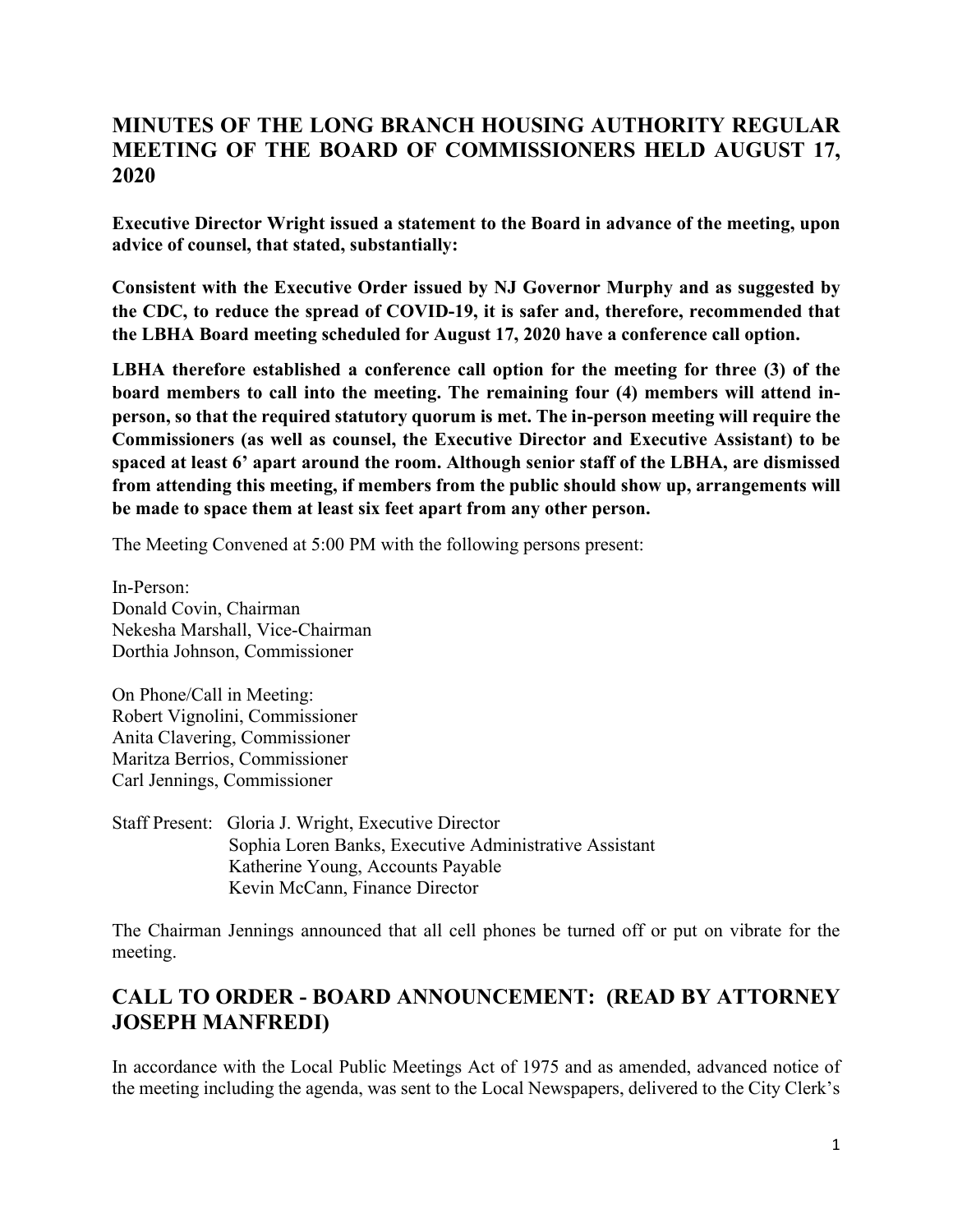Office, posted on the Long Branch Housing Authority Web Site, and posted at all Long Branch Housing Authority Offices at least (48 hours prior to the convening of the meeting). **CHAIRMAN JENNINGS LED THE SALUTE TO THE FLAG**

Gloria J Wright, Executive Director opened the meeting with Roll Call. Commissioners present and absent are listed above.

# **NO PUBLIC PRESENT AT MEETING**

## **ADOPTION OF THE PUBLIC SESSION MINUTES OF THE REGULAR MEETING OF JULY 20, 2020**

Commissioner Johnson made a motion to approve and accept the minutes of the public session of the regular meeting held July 20, 2020, second by Vice-Chairman Marshall.

Roll Call Vote Taken:

Ayes, Commissioners Johnson, Vignolini, Clavering, Berrios, Jennings, Vice-Chairman Marshall, and Chairman Covin.

Opposed, None Abstain, None Absent, None Motion, Carried

#### **EXECUTIVE DIRECTORS REPORT:**

Executive Director Wright provided the board with relevant activities and news for the month of July 2020. Executive Director Wright outlined and summarized the Executive Director's Report provided to the Board.

## **Resolution 08-01-2020 - Resolution approving the list of bills for July 2020, and authorizing the payment of bills**

Vice-Chairman Marshall stated that finance committee has reviewed the List of bills with the Finance Department and that all questions have been satisfied. Vice-Chairman Marshall requested a motion to accept and approve Resolution 08-01-2020 the List of Bills in the amount of \$**1,177,117.10** Vice-Chairman Marshall motioned, seconded by Commissioner Johnson.

Ayes, Commissioners Johnson, Vignolini, Clavering, Berrios, Jennings, Vice-Chairman Marshall, and Chairman Covin.

Opposed, None Abstain, None Absent, None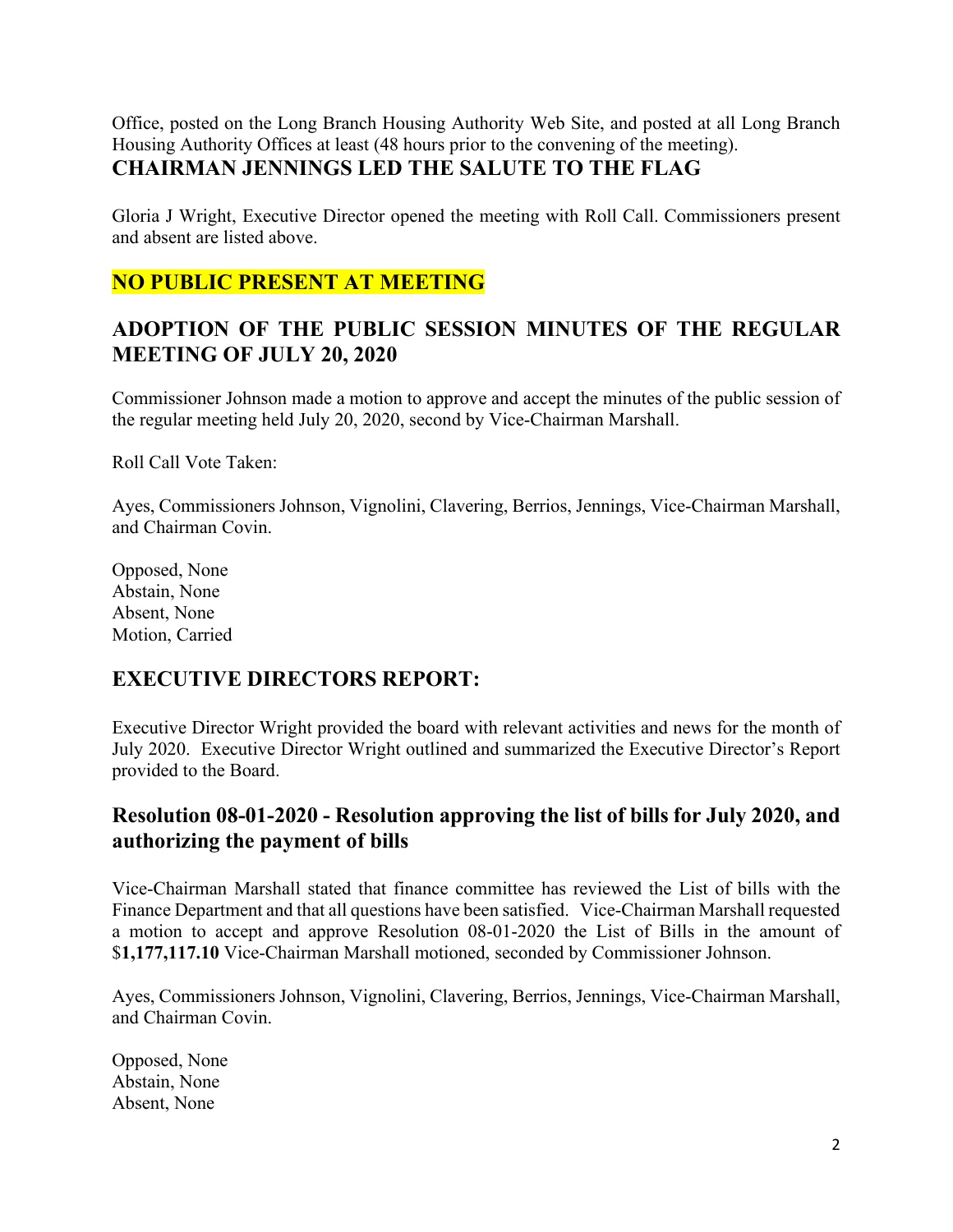Motion, Carried

No public present **Resolution 08-02-2020 - Resolution approving the transaction, authorizing a contract for general legal services, authorizing an expenditure of funds in an amount not to exceed \$60,000.00**

Commissioner Johnson made a motion to approve and accept Resolution 08-02-2020 second by Commissioner Vignolini.

Roll Call Vote Taken:

Ayes, Commissioners Johnson, Vignolini, Clavering, Berrios, Jennings, Vice-Chairman Marshall, and Chairman Covin.

Opposed, None Abstain, None Absent, None Motion, Carried

No public present

## **Resolution 08-03-2020 – Resolution authorizing a Closed Session of the Regular Meeting of the Board of Commissioners on August 17, 2020**

Commissioner Clavering made a motion to approve and accept Resolution 08-03-2020 second by Commissioner Jennings.

Roll Call Vote Taken:

Ayes, Commissioners Johnson, Vignolini, Clavering, Berrios, Jennings, Vice-Chairman Marshall, and Chairman Covin.

Opposed, None Abstain, None Absent, None Motion, Carried

No public present

#### **COMMISSIONERS COMMENTS AND CONCERNS:**

No comments from the commissioners.